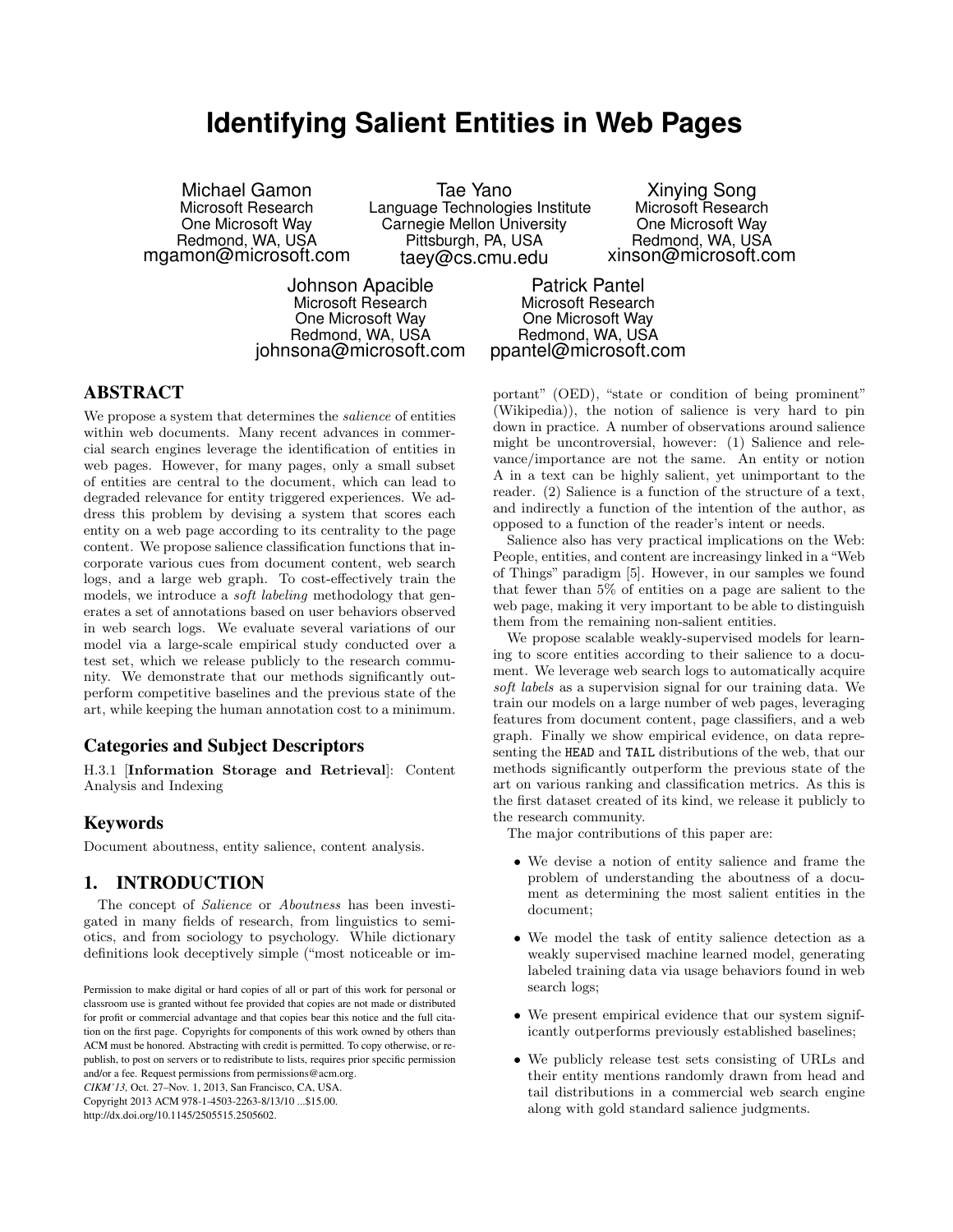# 2. RELATED WORK

Understanding the meaning or aboutness of a document has received attention from both a theoretical [\[23,](#page-5-1) [12,](#page-5-2) [2\]](#page-5-3) and practical perspective. In the latter approaches, driven by application-specific demands, computational models have decomposed aboutness and focused on detecting aspects of aboutness such as key terms [\[30,](#page-5-4) [13,](#page-5-5) [21\]](#page-5-6), latent semantic spaces/topics [\[18,](#page-5-7) [1\]](#page-5-8), and summaries [\[25,](#page-5-9) [17,](#page-5-10) [10\]](#page-5-11).

Most related to our work is the current state of the art described in Paranjpe [\[21\]](#page-5-6) where the focus is on the detection of key terms in web pages. There are three key differences between our proposed method and theirs. First, our notion of document aboutness is entity-centric, i.e., we consider the identification of salient entities, as opposed to salient terms of any kind. Second, our soft labeling method is different from theirs and we demonstrate that it outperforms it and is more robust to effects of popularity and presentation order of URLs in the search results page (SERP). Finally, our feature set is a significant extension of the set of features Paranjpe utilizes.

The keyword extraction task can be seen as related to entity salience, where keywords and key phrases are a superset of salient entities in a document. Keyword extraction is often addressed in the context of various document understanding tasks, most often in extraction based summarization or abstract generation [\[11,](#page-5-12) [20,](#page-5-13) [10\]](#page-5-11), and more recently in (online) contextual advertisement or keyword appraisal [\[30\]](#page-5-4). Linguistic cues, including syntactic, semantic and discourse information for keyword extraction are investigated in [\[11\]](#page-5-12), [\[20\]](#page-5-13), [\[12\]](#page-5-2), [\[8\]](#page-5-14) and [\[2\]](#page-5-3), for example.

Term frequency statistics and term weighting schemes are also commonly used to score the specificity/importance of a term in information retrieval [\[19,](#page-5-15) Chapter 7]. The same idea motivates the vector space model and its application in ad hoc document retrieval, indexing and key phrase generation [\[27,](#page-5-16) [26\]](#page-5-17).

We use supervised machine learning to build our models of entity salience, a method that has been used widely for various tasks in web document processing. Machine learning offers a principled way to calibrate signals from heterogeneous sources, which is crucial when incorporating diverse (e.g. document content, term-weighting, web graph) insights into one system. A wide variety of tactics are employed in the literature to overcome the bottleneck of acquiring supervision data, for a theoretical perspective on these approaches see [\[31\]](#page-5-18). One well studied approach to obtain relevancerelated supervision for web document training data is the use of web search logs: the click behavior that is recorded in these logs can serve as implicit user feedback and hence indicate relevance of a document to a user. This signal has been exploited for relevance annotation in document retrieval systems [\[14,](#page-5-19) [15,](#page-5-20) [9,](#page-5-21) [24\]](#page-5-22), for other web document tasks beyond retrieval, i.e.,  $[29]$ ,  $[16]$ ,  $[22]$ , and  $[13]$ . In our system, we exploit web search logs by designing a soft labeling function for entity salience that is based on user behavior information.

## 3. ENTITIES, SALIENCE AND WEB PAGES

### 3.1 Entity Salience

What constitutes an entity has been cause of many philosophical debates. For our purposes, we consider something an entity if it is of a type that has or reasonably could have a Wikipedia page associated with it. This would include

people, places, companies, as well as events, concepts, and famous dates.

We consider the following working assumptions in building our entity salience ranking system:

- Local scoping: The salience of an entity can be solely determined by how the entity is presented within the document. In other words, entity salience can be effectively computed from the local context, or what is available in the document itself.
- Invariable perception: Entity salience can be assessed independently from the intentions or interests of a user/reader, and independently from the prior importance of the entity as it exists outside of the document.

Entity salience is distinct from two other aspects of aboutness: entity importance and entity relevance. The importance of an entity refers to its influence or substantiveness outside of the scope of the document. For example, although Barack Obama is a very important entity, he can be peripheral to some news stories. On the other hand, the relevance of an entity is inherently subjective to the reader's perspective and intent.

Although local scoping suggests that the evidence for entity salience can be derived most effectively from the document content, it is important to note that extra-document information such as incoming anchor links and user clickthrough data provide important signal, and will be leveraged by our models. Also, by assuming the source of salience to be local to a document, we limit the search space to those entities in the document.

## <span id="page-1-0"></span>3.2 Salient Entities and Web Pages

We conducted a small manual inspection of web pages in order to get a first perspective at the difficulty and scope of our problem. We sampled 50 documents, randomly chosen from a traffic-weighted sample of documents from a commercial web search index. We examined the content of the pages in a web browser and made a list of all entities and their salience.

On average, fewer than 5% of the entities in each document were deemed salient. We observed certain cues when identifying salience. Unsurprisingly, salient entities tend to be mentioned in the title, headings, and/or first paragraph, and are frequently mentioned.

By our local scoping assumption, any salient entity is contained in its document. Hence, a system that is capable of identifying each entity in a document would serve as a candidate generator for a salience ranking system. We ran a proprietary state-of-the-art NER system, trained using the perceptron algorithm [\[4\]](#page-5-26), on the content of the web documents. We then compared for each page the set of automatically identified entities to the human annotation.

We found that in 91% of the documents, at least one of the salient entities is in the candidate entity set identified by our NER tagger. For over 90% of these pages, all the human annotated salient entities are captured by our NER engine. Therefore it is reasonable to use the NER system as a candidate generator.

We next examined whether simple cues for entity salience are so straightforward that a heuristic would suffice to identify them. We observed many cases where cues were not reliable or conflicted with each other, making heuristic de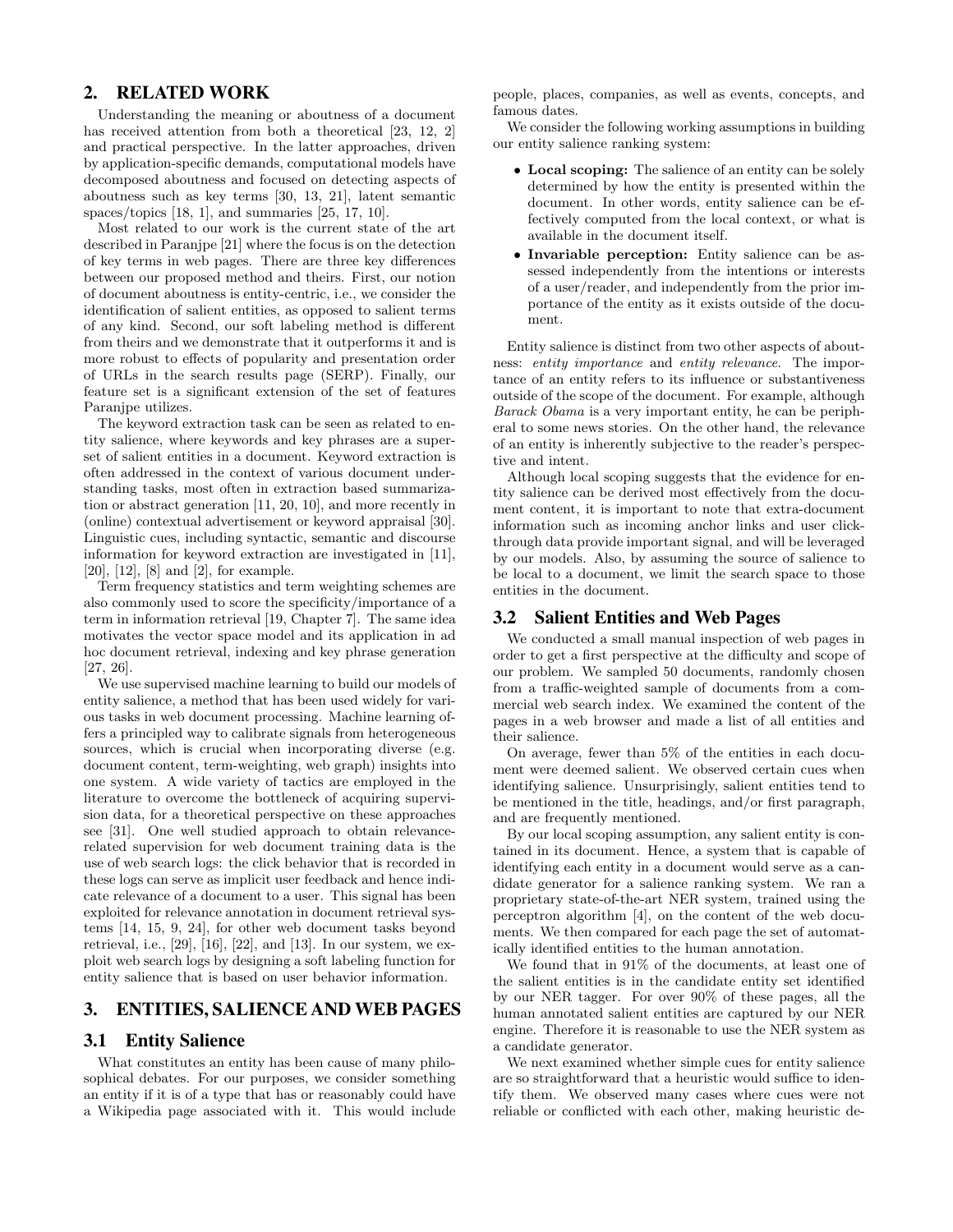sign a difficult proposition. For example, the presence of an entity in a title string is often a good indicator for salience. However, being included in the title (or in the first paragraph) is neither a necessary nor a sufficient condition for salience. Based on these observations, we believe that a machine learned model that can combine evidence from a multitude of signals is a better approach than developing simple heuristics.

### 4. MODEL

#### 4.1 Task Definition

Let  $D$  and  $E$  be the sets of all documents and entities on the web, respectively. Let  $\mathbf{E}_{d} \subset \mathbf{E}$  be the set of entities mentioned in  $d \in \mathbf{D}$ . We formally define the aboutness task as learning the function:

$$
\sigma : \mathbf{D} \times \mathbf{E} \to \mathbb{R} \tag{1}
$$

where  $\sigma(d, e)$  reflects the salience of e in  $d^1$  $d^1$ .

We denote the ranking of  $\mathbf{E}_{d}$  according to  $\sigma$  as:

$$
\mathbf{R}_{\mathbf{d}}^{\mathbf{S}} = (e_1, ..., e_{|E_d|} | e_i \in E_d, \sigma(d, e_i) \ge \sigma(d, e_{i+1}))
$$

where pairs of entities with tied scores are ordered randomly. We define the ranking function

<span id="page-2-2"></span>
$$
R_{\sigma} : \mathbf{D} \times \mathbf{E} \to \mathbb{N} \tag{2}
$$

such that  $R_{\sigma}(d, e)$  equals the rank of e in  $\mathbb{R}^{S^2}_{d}$  $\mathbb{R}^{S^2}_{d}$  $\mathbb{R}^{S^2}_{d}$ .

## 4.2 Soft Labeling

Instead of manually labeled data we rely on a soft labeling approach that uses behavioral signals from web users as a proxy for salience annotation. Individual clicks in a web search log from a commercial search engine indicate a user's interest in a URL based on their entity query, i.e., they indicate the relevance of the entity in the URL to the user. In aggregate, the combined interests for an entity/URL pair will correlate with the entity being salient, since users are less likely to search for an entity and then examine a page that is not about that entity. This "soft label" is available for pages that receive enough traffic to derive reliable user click statistics, but the learned model uses features that are independent of user behavior, hence it can generalize to the tail of the distribution.

A simple click measure is Clickthrough Rate (CTR), i.e. the rate at which users click on a URL given a query. Paranjpe [\[21\]](#page-5-6) points out that CTR is very much biased towards the top-ranked result on the SERP which tends to receive the bulk of user clicks. Instead, they propose to use Click Attractivity (CA) as a search log based metric that correlates with salience. CA for a term  $t$  and document  $d$  is defined as:

$$
CA(t,d) = \frac{clicks(t,d)}{clicks(t,d) + skips(t,d)}\tag{3}
$$

where  $clicks(t, d)$  is the number of times users clicked on d for a query containing t, and  $skips(t, d)$  is the number of times users clicked on another document  $d'$  that is ranked at a lower position than  $d$ , where  $d$  is in the top-5 results. Both clicks and skips are aggregated over all queries that

contain t and lead to at least 32 instances where document  $d$  is displayed in the SERP. In its original setting, CA was used for any term  $t$  in a document. For this paper, only terms that are entities are considered, i.e.,  $t = e$ .

CA has the following problems, though: First, recency can trump salience. Assume that entity e is involved in some recent gossip news. The user will be most interested in the latest gossip about e (which provides a good signal for salience) but will hardly ever click on the IMDB or Wikipedia page for e, although on these pages e is very salient. Second, popularity can trump salience. Within a set of URLs that are equally about e, some of the sites might be more popular than others (e.g., a celebrity home page will be more popular than a page about her maintained by a fan.) This will distort the CA score. Finally, CA is subject to position bias similarly to CTR. If the user is generally more likely to click on a URL in the top position, this also means that she is less likely to skip that top position and hence that CA is also influenced by position bias.

We propose a different soft labeling function that aggregates over only the queries that lead to clicks on a URL without taking the number of views (CTR) or the number of skips (CA) into account. We define Entity Query Ratio  $(EQR)$  for entity e and document d by looking at all queries that lead to a click on d. Within that set of queries, we calculate the ratio of the number of clicks from queries containing e to the number of clicks from all queries. We define containing here as an exact match between an entity string and a query. In our experiments, this strict matching definition performed better than a substring-based definition.

$$
EQR(e,d) = \frac{clicks(e,d)}{\sum_{q \in Q}clicks(q,d)} \tag{4}
$$

where Q is the set of all queries and  $clicks(e, d)$  is redefined as the number of times users clicked on  $d$  for a query matching e.

## <span id="page-2-3"></span>4.3 Features and Learning Algorithm

We represent each entity/document pair  $\langle e, d \rangle$  as a vector of features. At the highest level, there are three distinct classes of features: (1) those that are computed from properties of e and the whole document collection D, labeled  $F_{e,D}$ ;  $(2)$  those that are solely computed from properties of  $d$ , labeled  $F_d$ ; and (3) those that are computed from properties of e in d, labeled  $F_{e,d}$ . Document features,  $F_d$ , further subdivide into categorical features representing the page classification of d, features of the document URL, and length features. Entity/document features,  $F_{e,d}$ , are subcategorized into structural features that relate  $e$  to the structure of  $d$ , web graph features that indicate the frequency of e in inlinks and outlinks, position features that capture the location of e in d, and finally features that capture the frequency of e in 17 different page segments that are automatically identified based on visual properties (see [\[3\]](#page-5-27) for more details and [\[28\]](#page-5-28) for other work that used visual blocks as input). Novel features considered in this paper include: Page classification and segmentation features, more detailed position features, and corpus features based on an offline corpus of documents in the top domain of d.

We use regression and ranking learning to model CA and EQR. We employ boosted decision trees [\[6\]](#page-5-29) as our learning algorithm. The hyperparameters are the number of iterations, learning rate, minimum instances in leaf nodes, and

<span id="page-2-0"></span><sup>&</sup>lt;sup>1</sup>We fix  $\sigma(d, e) = 0$  for all  $e \notin \mathbf{E_d}$ .

<span id="page-2-1"></span> ${}^{2}R_{\sigma}(d, e)$  is not defined for  $e \notin \mathbf{E}_{\mathbf{d}}$ .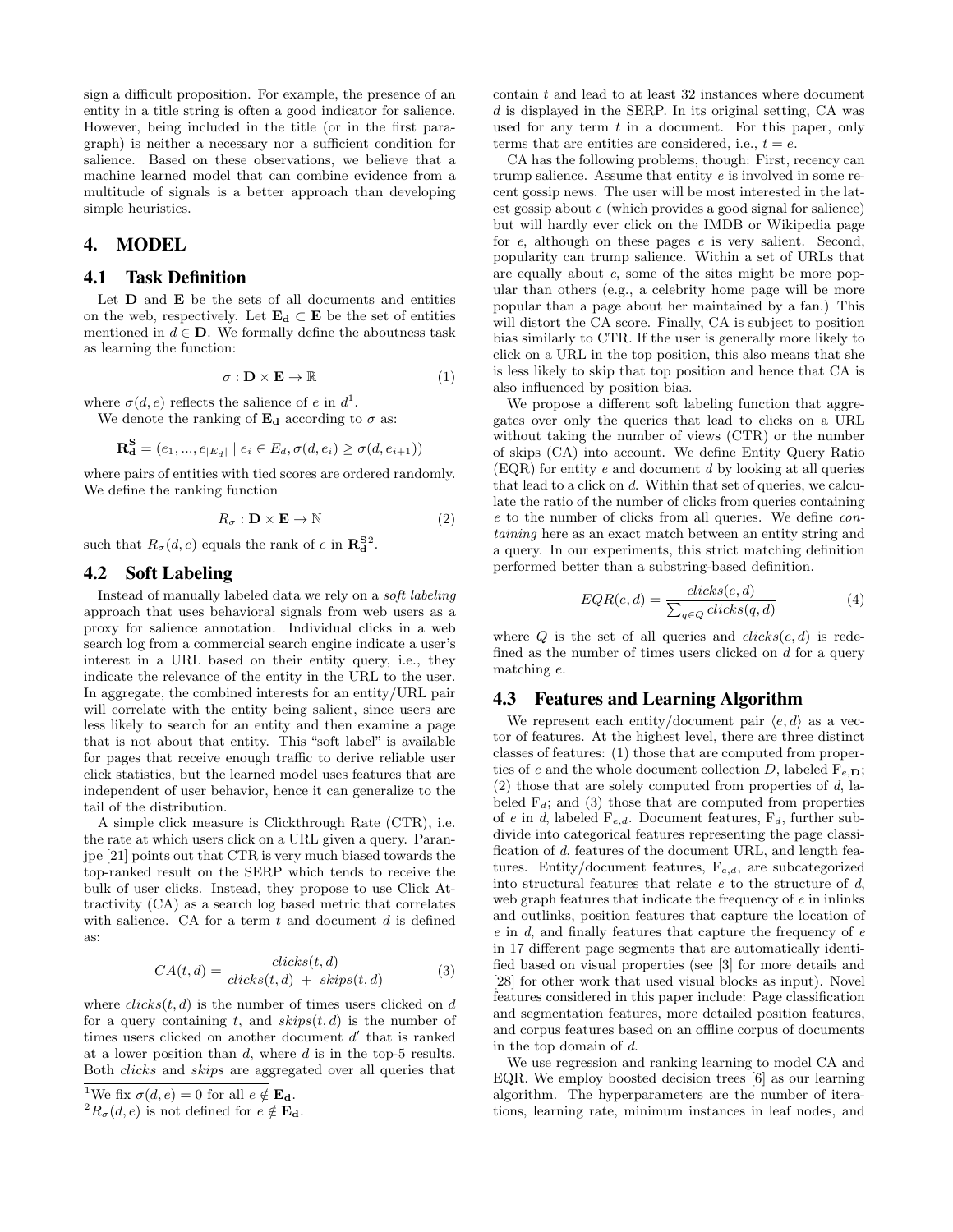the number of leaves. The parameter tuning procedure is described in Section [6.1.](#page-3-0)

# 5. EVALUATION METHODOLOGY

## 5.1 Test Set Construction

Let  $\rho$  be a graded relevance scoring function for a document  $d$  and entity  $e$ :

$$
\rho : \mathbf{D} \times \mathbf{E} \to \{ \mathbf{MS}, \mathbf{LS}, \mathbf{NS} \}
$$
 (5)

where for  $\rho(d, e)$ :

- Most Salient (MS) indicates that  $d$  is mostly about  $e$ , or  $e$  plays a prominent role in the content of  $d$ ;
- Less Salient (LS) indicates that e plays an important role in some parts of the content of d; and
- Not Salient (NS) indicates that  $d$  is not about  $e$ .

We define a test set  $\mathbf{T} = \{\rho, \mathbf{\Delta}\}\$  where  $\mathbf{\Delta} = \{(d, \mathbf{E}_{\mathbf{d}}): d \in$  $\mathbf{D}, \mathbf{E}_{\mathbf{d}} \subset \mathbf{E}$  is a collection of pairs of web pages and entities for which we have a gold standard  $\rho$ .

We start by constructing a universe of web pages by mining all the shared URLs on the full firehose of Twitter.com during May 2012 (to ensure that we focus on URLs that are actively shared and discussed). This set was narrowed down by eliminating: (1) any URL that redirected to a query on a search engine, (2) YouTube.com links (since salient entities here are often trivial to identify), and (3) URLs that received fewer than three clicks within six months. The final set consists of over half a million URLs, for which we have access to a full crawl of the content.

From this set of web pages, we produce 2414 manually annotated test cases for our experiments, spanning two test sets outlined below. Each test set consists of randomly sampled web pages such that each page contains fifty or fewer entities to facilitate manual annotation. The first set, labeled HEAD, consists of a traffic-weighted random sample of web pages from our universe of URLs, where the traffic weights are estimated using the number of clicks each URL received during a six month period. This set represents the head distribution of our URLs. The second test set, TAIL, consists of a uniform random sample of web pages from our universe of URLs. This set represents the long tail of the web.

For each web page in our test sets, we built the set of entity mentions by running the Named Entity Recognizer, described in Section [3.2,](#page-1-0) on the content of each page. There are 1228 candidate entities in the HEAD set and 1186 in the TAIL set. To complete HEAD and TAIL, we construct gold standard relevance assessments,  $\rho$ , for each entity-document pair. We used a crowdsourcing tool to collect relevance judgments (MS, LS, or NS) from non-expert paid judges. For each entity-document pair, we requested five judgments. We removed all judgments from bad judges, which were identified as those whose mean judgment score was further than two standard deviations from the mean of all judges. This resulted in the removal of four judges for HEAD and seven for TAIL. The task had fair agreement for both test sets, with a Fleiss'  $\kappa$  score of 0.29 on HEAD and 0.25 on TAIL. Three expert judges then adjudicated the majority vote for each entity-document pair.

## 5.2 Performance Metrics

To assess the quality of a salience function  $\sigma$  on a test set T, we compute the aggregate performance against the salience judgements given by the human judges. We consider two types of applications. First, rank-sensitive applications, such as those deriving relevance features for a search ranking function, require the top- $K$  most salient entities. For these, classic IR metrics such as nDCG (normalized discounted cumulative gain) and MAP (mean average precision) are applicable [\[19\]](#page-5-15). Second, in class-sensitive applications, such as highlighting the salient entities on a document, we require all the salient entities on the page. For this class of applications, Precision, Recall, and F1 metrics are applicable.

Below we define  $nDCG$  and  $MAP$  with respect to a system  $\sigma$ , its corresponding ranking function  $R_{\sigma}$  (Eq. [2\)](#page-2-2), and test set T.

$$
\mathbf{nDCG_T}(\sigma) = \frac{1}{\mid \mathbf{T} \mid} \times \sum_{(d,\mathbf{R_d^{\sigma}}) \in \mathbf{T}} \frac{\sum_{r=1}^{\mid \mathbf{R_d^{\sigma}} \mid} \frac{2^{\phi_{tri}(d,e_r)} - 1}{\log_2(r+1)}}{IDCG(d,\mathbf{E_d})}
$$

where  $\phi_{tri}(d, e_r)$  maps the relevance score of  $e_r$  in d to a real-valued score (MS  $\rightarrow$  1.0, LS  $\rightarrow$  0.5, NS  $\rightarrow$  0) and  $IDCG(d, \mathbf{E}_d)$  is the ideal DCG if  $\mathbf{E}_d$  was perfectly ranked.

$$
\textbf{MAP}_{\textbf{T}}(\sigma) = \frac{1}{\mid \textbf{T} \mid} \times \sum_{(d, \textbf{R}_{\textbf{d}}^{\sigma}) \in \textbf{T}} \frac{\sum_{r=1}^{|\textbf{R}_{\textbf{d}}^{\sigma}|} \phi_{bin}(d, e_r) \textit{Prec}(\textbf{R}_{\textbf{d}}^{\sigma}[1, \textbf{r}], d)}{\sum_{r=1}^{|\textbf{R}_{\textbf{d}}^{\sigma}|} \phi_{bin}(d, e_r)}
$$

where  $\mathbf{R}_{\mathbf{d}}^{\sigma}[\mathbf{1}, \mathbf{r}] = \{e_1, ..., e_r | e_i \in R_d^{\sigma}\}, \phi_{bin}(d, e_r)$  indicates if the entity at rank  $r$  is salient or not in  $d$ , and:

$$
\mathbf{Prec}(\mathbf{R}, d) = \frac{\sum_{r=1}^{|\mathbf{R}|} \phi_{bin}(d, e_r)}{|\mathbf{R}|}
$$

Recall and F1 follow trivially.

#### 6. EXPERIMENTAL RESULTS

#### <span id="page-3-0"></span>6.1 Experimental Setup

We first ran our NER system on the content in our Web Page Data, discarding those pages in our HEAD and TAIL test sets, and associated with these pages all queries from the US English market of Bing.com that led to a click on the pages during a six month period. We computed the CA and EQR scores for each entity. Many entity-URL pairs receive a zero score because no query mentioning the entity leads to any click on the URL. Although such an entity-URL pair could in fact be salient (even with six months of web search log data, there is sparsity in the tail), in most cases the pair is non-salient. In our experiments, we tried configurations that included all zero-scoring entity-URL pairs, none of them, and balancing the number of zero-scoring pairs to be equal to the number of non-zero-scoring pairs via random sampling. The balanced configurations consistently and by a large margin outperformed the others, and hereon we consider only balanced configurations. For the EQR soft label, our final training set contains 66,055 entity-URL pairs; for the CA soft label the number of entity-URL pairs in the training set is  $48,759^3$  $48,759^3$ .

The HEAD and TAIL test sets along with their gold standard annotations are available at http://research.microsoft.com /research/downloads/details/5a2ddfde-83f7-4962-9ad7-d80 cd5098f38/details.aspx.

<span id="page-3-1"></span><sup>3</sup>This discrepancy in number of training cases is due to the fact that we only compute the CA label for documents in the top 5 displayed search results, to keep the CA signal sufficiently reliable.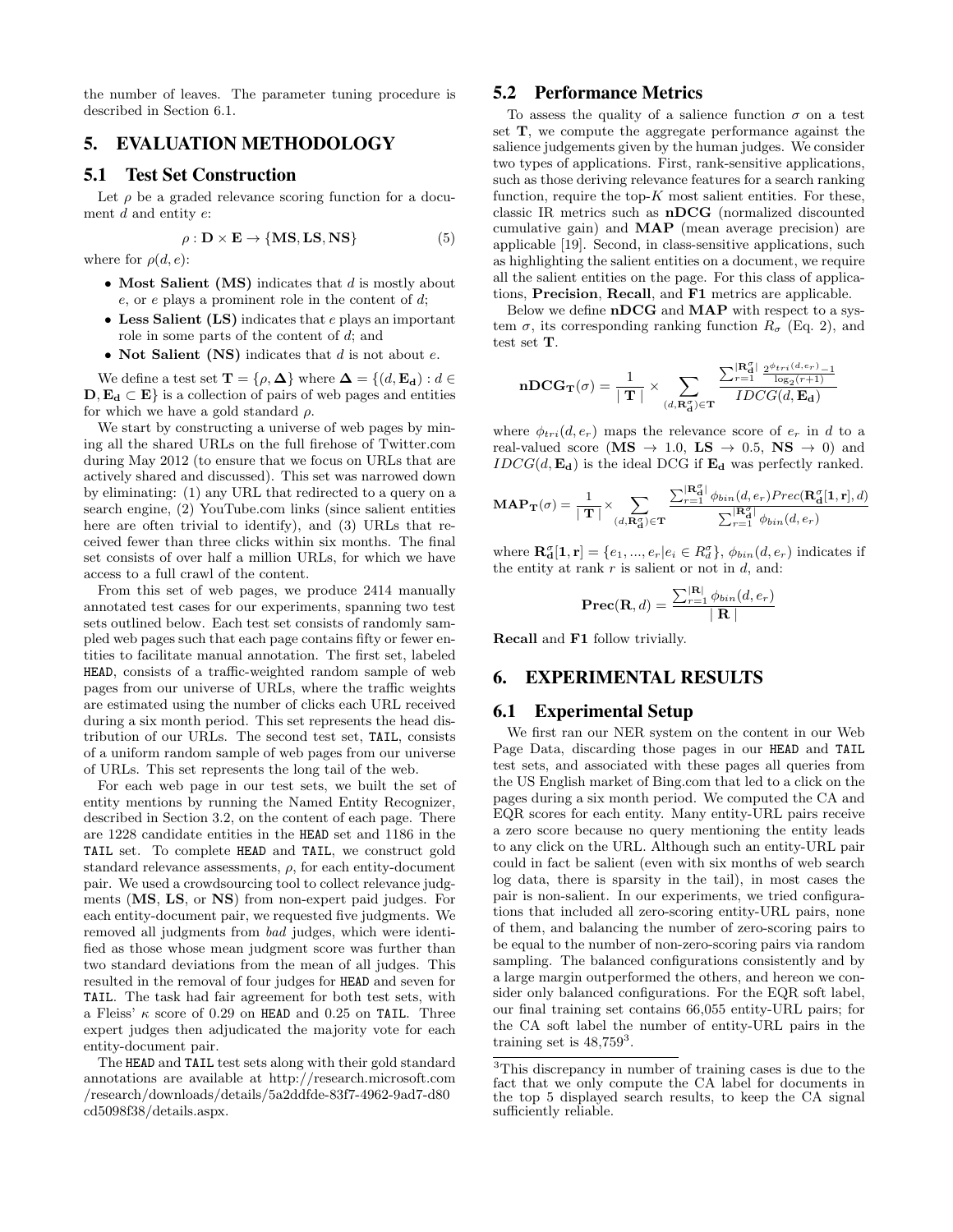|                    | nDCG@1            | nDCG@5            | <b>HEAD</b><br>MAP@1 | MAP@5            | F1               | nDCG@1            | nDCG@5            | TAIL<br>MAP@1     | MAP@5             | F1                |
|--------------------|-------------------|-------------------|----------------------|------------------|------------------|-------------------|-------------------|-------------------|-------------------|-------------------|
| $CA_{base}$        | 0.49              | 0.54              | 0.28                 | 0.33             | 0.55             | 0.43              | 0.46              | 0.27              | 0.32              | 0.42              |
| $EQR_{base}$       | 0.51              | 0.54              | 0.20                 | 0.28             | 0.55             | 0.43              | 0.46              | 0.12              | 0.27              | 0.42              |
| <b>CA TFIDF</b>    | 0.66              | 0.73              | 0.38                 | 0.46             | 0.63             | 0.54              | 0.57              | 0.29              | 0.38              | 0.48              |
| $CA$ -PJP          | 0.70              | 0.80              | 0.42                 | 0.51             | 0.66             | 0.60              | 0.65              | $0.35^{\dagger}$  | 0.47              | 0.55              |
| <b>CA_ALL_RANK</b> | $0.80^{\dagger}$  | $0.85^{\ddagger}$ | $0.52^{\dagger}$     | 0.57             | 0.70             | $0.73^{\ddagger}$ | $0.72^{\dagger}$  | $0.48^{\dagger}$  | $0.54^{\dagger}$  | $0.59^{\dagger}$  |
| $CA$ ALL           | $0.80^{\dagger}$  | $0.85^{\dagger}$  | $0.52^{\dagger}$     | $0.57^{\dagger}$ | 0.70             | $0.65^{\dagger}$  | $0.76^{\ddagger}$ | $0.40^{\dagger}$  | $0.54^{\dagger}$  | $0.61^{\dagger}$  |
| <b>EQR_TFIDF</b>   | 0.60              | 0.71              | 0.32                 | 0.43             | 0.59             | 0.56              | 0.58              | 0.31              | 0.40              | 0.49              |
| <b>EQR_PJP</b>     | $0.82^{\ddagger}$ | 0.81              | $0.54^{\ddagger}$    | $0.56^{\dagger}$ | 0.69             | $0.65^{\dagger}$  | $0.66^{\dagger}$  | 0.40              | 0.46              | 0.56              |
| EQR_ALL_RANK       | $0.80^{\dagger}$  | $0.84^{\dagger}$  | $0.52^{\dagger}$     | $0.58^{\dagger}$ | $0.75^{\dagger}$ | $0.77^{+}$        | $0.74^{\dagger}$  | $0.52^{1}$        | $0.56^{\dagger}$  | $0.59^{\dagger}$  |
| <b>EQR_ALL</b>     | $0.82^{\ddagger}$ | $0.85^{\dagger}$  | $0.54^{\ddagger}$    | $0.58^{\dagger}$ | $0.75^{\dagger}$ | $0.73^{\ddagger}$ | $0.77^{\ddagger}$ | $0.48^{\ddagger}$ | $0.58^{\ddagger}$ | $0.64^{\ddagger}$ |

<span id="page-4-0"></span>Table 1: Model analysis on HEAD and TAIL against rank-sensitive metrics (nDCG and MAP) and classificationsensitive metric F1. † indicates statistical significance over the soft labeling baselines and the tf.idf feature configuration; ‡ further indicates statistical significance over CA PJP (significance assessed using Student's t-Test with  $p$ -value = 0.1). Bold indicates the highest achieved score on each metric.

For each soft-labeled entity-URL pair, we computed the features described in Section [4.3.](#page-2-3) We used the Bing search engine to compute features that require web graph data or page classification. To set the hyperparameters of our regression and ranking models from Section [4.3,](#page-2-3) we perform a sweep of 144 combinations of parameter settings on a threefold cross validation, for each system configuration.

Each system that we train and evaluate consists of three choices: soft labeling method (CA vs. EQR), feature set, and model type (regression and ranking).

We consider the following five baselines against which to test our systems:

- $\bullet$   $\bf CA_{base}$  and  $\bf EQR_{base}$  : The systems that use the CA and EQR soft labels as their prediction (without a learned model);
- CA\_TFIDF and EQR\_TFIDF: Regression models using only the tf, df, tf.idf features.
- CA PJP: Current state-of-the-art model [\[21\]](#page-5-6).

We report our results on the following system configurations:

- EQR\_PJP: Regression model with the feature set from [\[21\]](#page-5-6) with our soft labeling function.
- CA\_ALL and EQR\_ALL: Regression models with all features.
- CA ALL RANK and EQR ALL RANK: Ranking models with all features.

#### 6.2 System Comparison

Table [1](#page-4-0) lists the performance of our baseline and system configurations on both the HEAD and TAIL datasets. We report nDCG and MAP scores (at 1 and 5) and F1. EQR ALL and EQR ALL RANK, our best configurations, significantly outperform the soft labeling baselines, on both HEAD and TAIL, by 37% and 51% on F1, respectively. On TAIL, we improve on the previous state of the art, CA PJP, significantly on all metrics, by 16% on F1. On HEAD, we show significant improvement over CA PJP in the first position on both nDCG and MAP.

In general, the HEAD is "easier" than the TAIL: Absolute metrics are higher, and the choice of feature sets and soft labeling function matters less. This is not surprising for two reasons: (1) the soft label signal is reliable only in the head but it is extremely sparse in the tail; and (2) the head is represented dominantly in the training data. As [\[21\]](#page-5-6) points out, the strategy behind learning a salience model from a soft label is to learn from the cases where we have a good supervision signal and to generalize to the cases in the tail. Given this argument, our expectation was to see gains mostly in the tail for our proposed soft labeling function and feature set **EQR\_ALL**. The positive gains on the **HEAD** were unexpected. The choice of the soft labeling function is important: On TAIL, EQR outperforms CA overall as a training signal. On HEAD, the soft labeling technique matters less; using our full feature set, both techniques yield similar performance except on F1 where EQR outweighs CA. Using our rank models, we observe par performance against the regression models on HEAD. On TAIL, the rank models outperform regression in the first position on nDCG and MAP.

Examining the precision/recall characteristics of the systems, we found that the TFIDF features underperform compared to the other feature sets in all settings. The PJP feature set improves precision/recall in all cases against TFIDF, but in a more pronounced fashion when used with the EQR soft labels. The best precision/recall curves are obtained from **EQR\_ALL**. The best system produces precision/recall gains especially in the region where precision is greater than 0.7. At recall  $\sim 0.6$  the precision gain on HEAD is nearly 7.5 points, on tail it is nearly 10 points at  $\sim 0.5$  recall.

## 6.3 Contribution of Feature Families

Examination of the feature weights in EQR ALL reveals that the strongest salience cues are the position and the frequency of the entity in the document and anchor text. In the model, 174 features receive non-zero weights. The top five features are: the frequency of e in the anchor text, document and title, and the df of e and offset of e in the document. The next series of 37 features in order of feature weight is a mix of page classification, position, URL, structural and page segmentation features with no discernible prominence of any of these families. The binary features representing top level domains and page categories occur in the lower weight area of the feature list, with the exception of the feature indicating that the top level domain is Wikipedia - this feature ranks  $11^{th}$  which is not surprising given the frequency and highly specific structure of this domain. We also performed feature ablation on EQR ALL to see how well a system that does not have access to information that requires either a sizeable web crawl or components that are typically part of a commercial search engine would do. On HEAD,